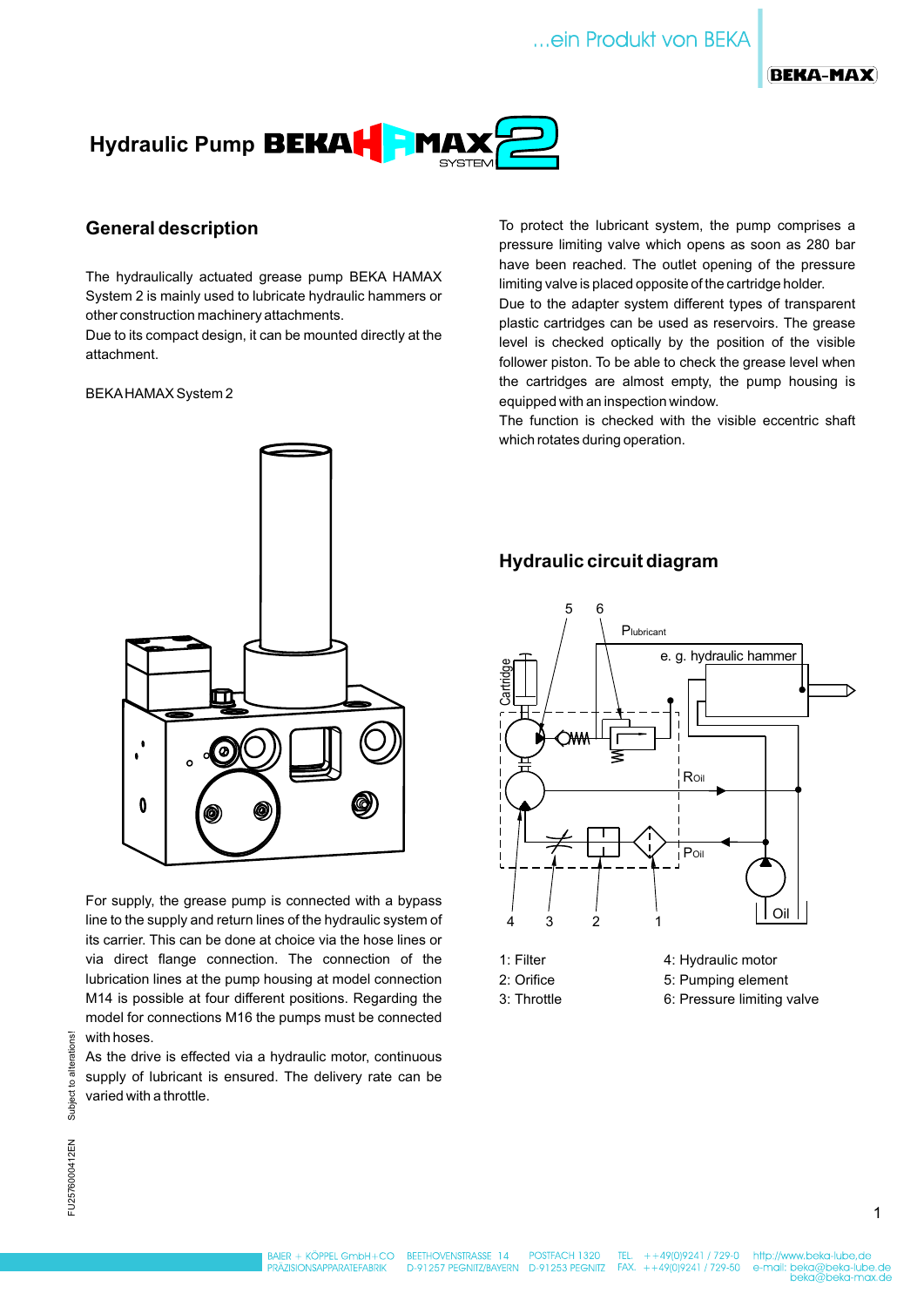## **BEKA-MAX**



## **BEKAHAMAX System 2, installation dimensions for model connection M14**

BEETHOVENSTRASSE 14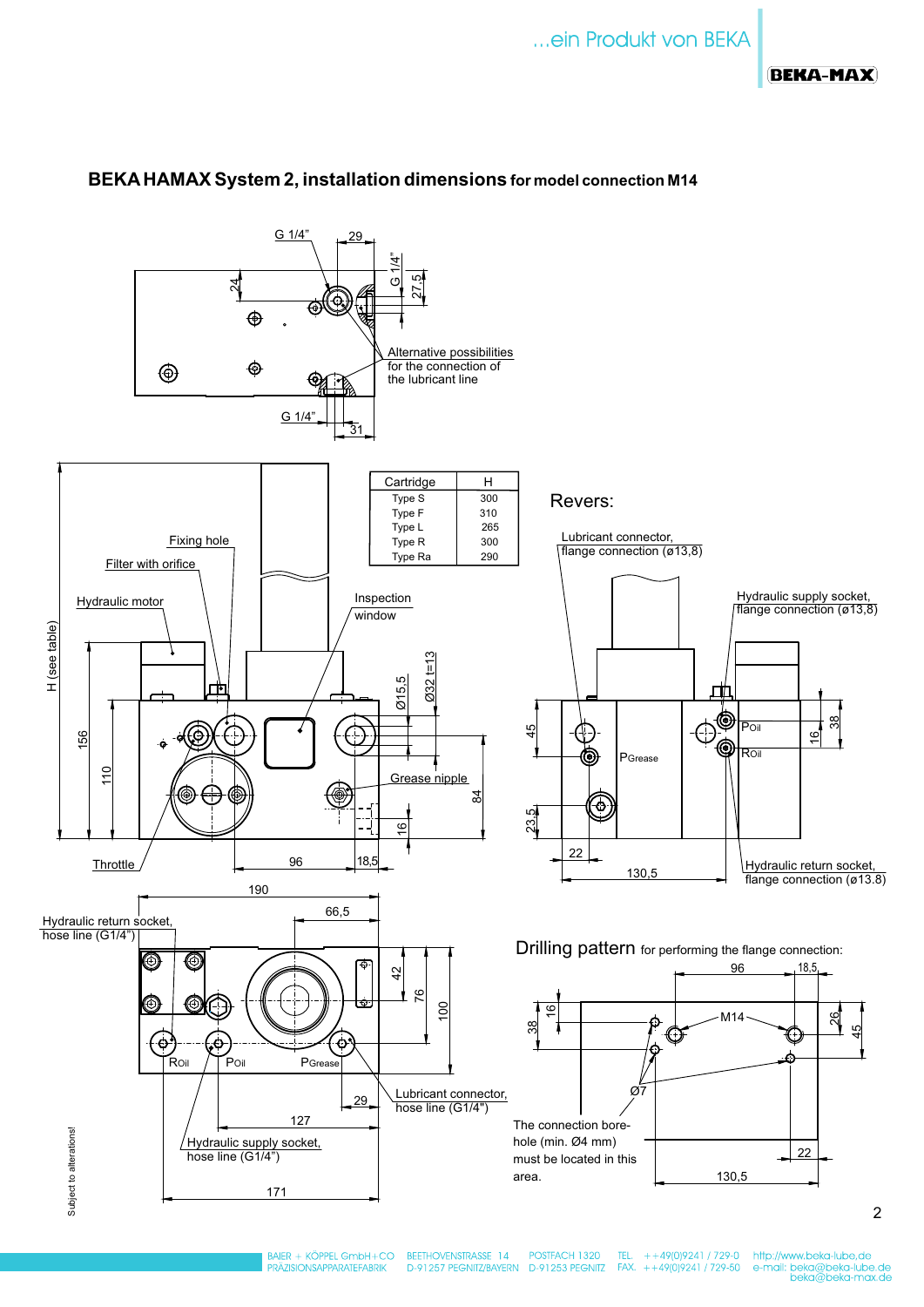## **BEKA-MAX**

## **BEKAHAMAX System 2, installation dimensions for model connection M16**







Revers:

3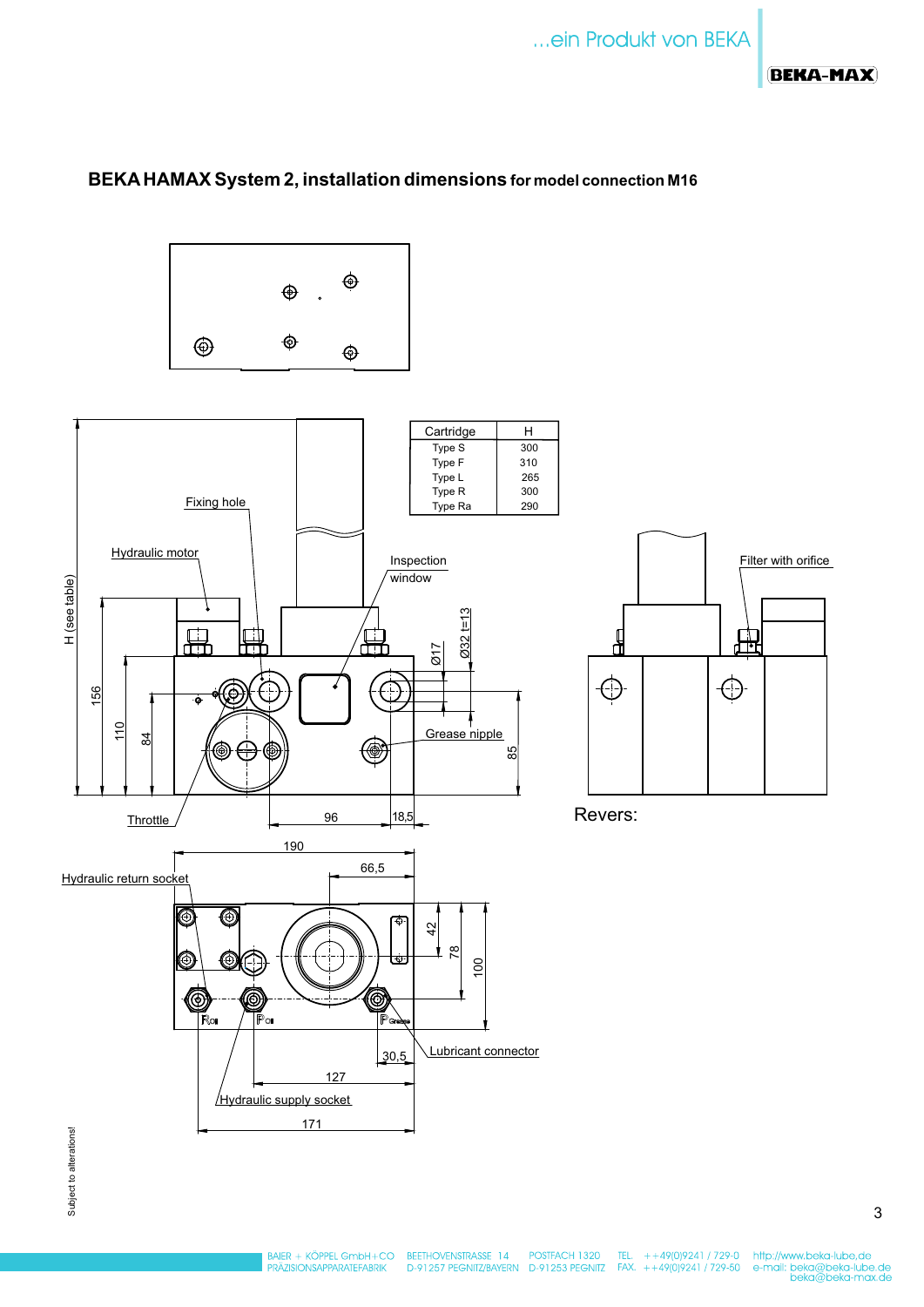

#### **BEKA-MAX**

## **Assembly and operation**

The pump is fixed to the attachment by means of two securing bolts which are prevented from being loosened by specific lock washers.

Depending on the design, minor assembly works on the pump are required prior to first operation at the model connection M14:

- When performing the hose connection, the enclosed screw couplings must be mounted. To be able to use one of the other outlets, the plug screw with copper sealing ring located on this outlet must be replaced by the inlet screw coupling. Subsequently the grease pump's supply and return lines must be connected to the carrier's hydraulic system with a bypass line. G 1/4" screw couplings are required for the connection of the oil and lubricant lines.

- When performing the flange connection, the G1/4" threads must be closed by the enclosed plug screws and sealing rings. The enclosed o-rings are used to seal the flange connections.

At the model connection M16 the couplings are already mounted at the pump. Only the grease pump's supply and return lines must be connected to the carrier's hydraulic system with a bypass line.

The pump's supply connector comprises a filter and a orifice to limit the supply flow.

The return socket may be subject to a max. back pressure of 20 bar. This value should not be exceeded, as otherwise the pump can't work optimally.

For manual greasing in case of failure of the hydraulic system, a grease nipple has been integrated.

## **Technical data:**

#### **Hydraulic motor:**

| Supply:                                     |             | Hydraulic hammer circuit, 90-250 bar |  |  |  |
|---------------------------------------------|-------------|--------------------------------------|--|--|--|
| Difference pressure in operation:           | min. 70 bar |                                      |  |  |  |
| Admissible return pressure:                 | max. 20 bar |                                      |  |  |  |
| Displacement:                               |             | $max. 2$ $l/min$                     |  |  |  |
| Default speed                               |             |                                      |  |  |  |
| of the eccentric                            |             | 14 rpm                               |  |  |  |
| with oil ISO VG 46 at 20° C                 |             | at 1,8 l/min.                        |  |  |  |
| Hydraulic oil:                              |             | ISO VG 46-100                        |  |  |  |
| Temperature range:                          |             | $0^{\circ}$ C up to +70 $^{\circ}$ C |  |  |  |
| Speed can be adjusted with throttle         |             |                                      |  |  |  |
| <b>Pumping element:</b>                     |             |                                      |  |  |  |
| Pressure limiting valve:                    |             | 280 bar                              |  |  |  |
| Delivery rate/ stroke PE120FH               |             | $0.12 \text{ cm}^3$                  |  |  |  |
| Default stroke number:                      |             | 14 strokes/min.                      |  |  |  |
| Stroke number can be adjusted with throttle |             |                                      |  |  |  |

#### **General:**

| Weight:            | approx. 6,7 kg                   |
|--------------------|----------------------------------|
|                    |                                  |
| Grease supply:     | cartridge                        |
| Type of cartridge: | suitable to cartridge adapter    |
| Lubricant:         | EP-grease without solid contents |
|                    | or chisel pastes                 |
|                    | up to NLGI class 2               |

The following chisel pastes are permitted for the use with this grease pump. Additionally please also observe the regulations of the machine manufacturer.

EUROL chisel paste - EUROL Mineralöl Handelsges. m. b. H. NILS chisel paste Nils Italia S. r. L. Fuchs Lubritech chisel paste Fuchs Lubritech GmbH BERULUB HTM paste Carl Bechem GmbH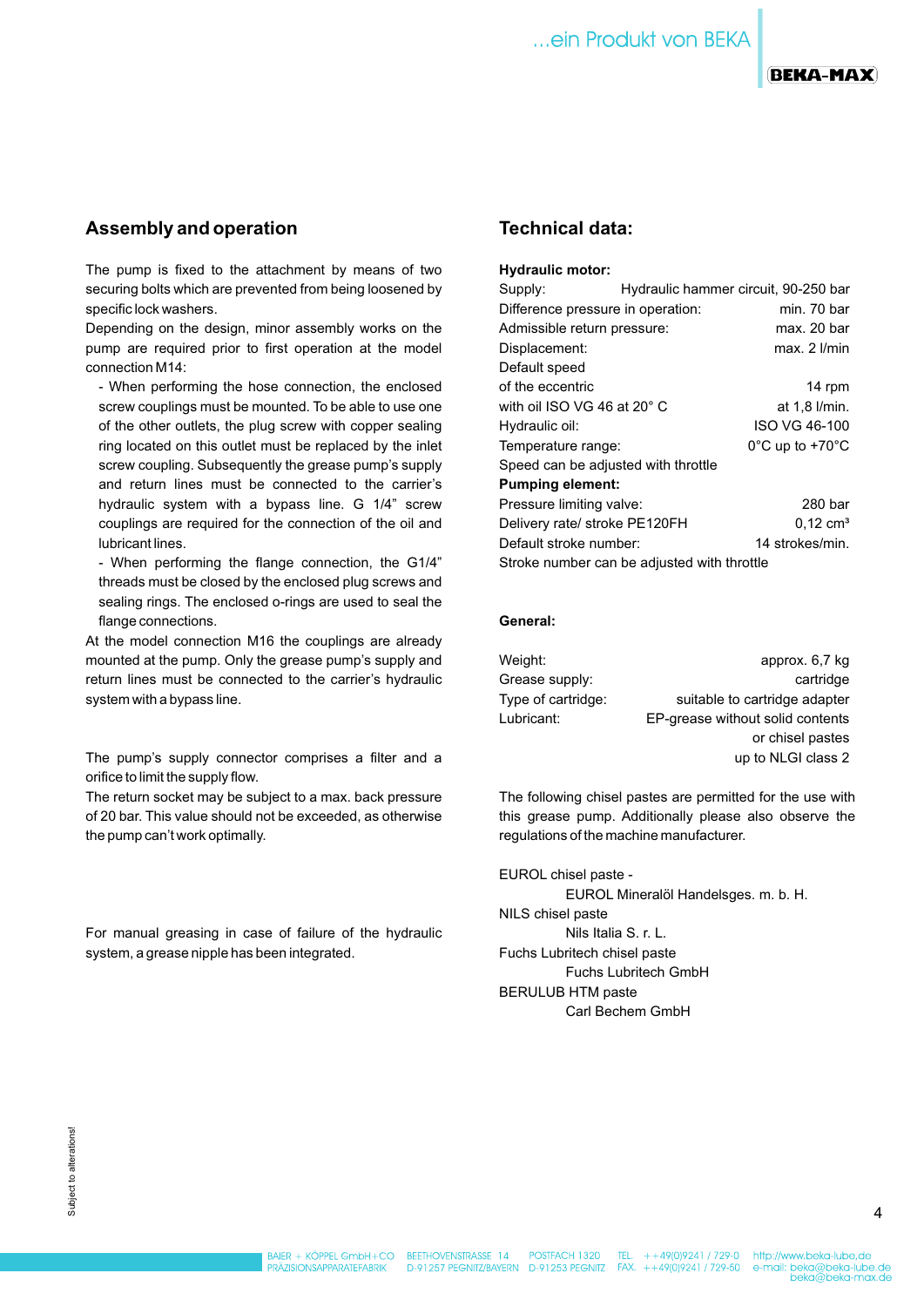# ... ein Produkt von BEKA

## **BEKA-MAX**

## **Cartridge system**

The grease pump BEKA HAMAX System 2 features an adapter system which enables the use of different cartridge types.

#### Type S - BEKA standard:



Type F:



Type L:



Type R:



Type Ra:



## **Cartridge adapter**

Adapter 2576GK0001 - for cartridge type S:



Adapter 2576GK0002 - for cartridge type F:



Adapter 2576GK0003 - for cartridge type L:

|    |  | 7777777      |  |
|----|--|--------------|--|
|    |  |              |  |
|    |  |              |  |
| 99 |  |              |  |
|    |  |              |  |
|    |  |              |  |
|    |  | ,,,,,,,,,,,, |  |

Adapter 2576GK0004 - for cartridge type R:

| LO                   |  |  |  |  |
|----------------------|--|--|--|--|
| $\bar{\mathfrak{g}}$ |  |  |  |  |
|                      |  |  |  |  |

Adapter 2576GK0008 - for cartridge type Ra::



Adapter and cartridge ref-No.:

|           | Type Grease qty. | Fluid       | Cartridge | Adapter    |  |
|-----------|------------------|-------------|-----------|------------|--|
| S         |                  | $EP2 - Gr.$ | 0320092   |            |  |
|           | 400q             | Cu-Paste    | 0320091   | 2576GK0001 |  |
| F<br>500q |                  | $EP2 - Gr.$ | 0320089   |            |  |
|           |                  | Cu-Paste    | 0320090   | 2576GK0002 |  |
|           |                  |             |           | 2576GK0003 |  |
| R         |                  |             |           | 2576GK0004 |  |
| Ra        |                  |             |           | 2576GK0008 |  |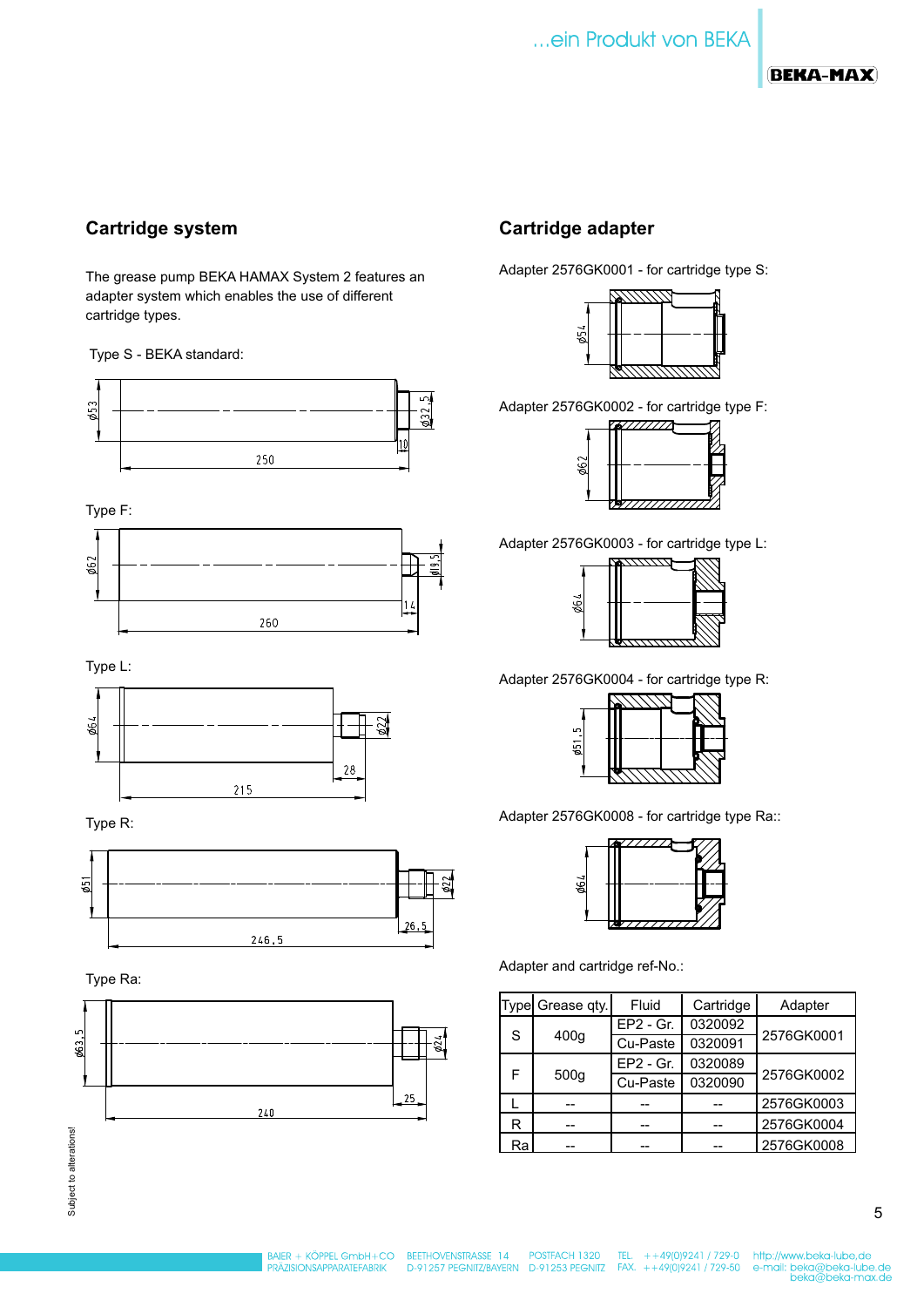

## **Accessories**

To protect the pump, you can order different protective housings. The pump can still be filled via the integrated boreholes, and the level can be checked via inspection windows. Moreover, the throttle valve regulating the delivery flow is still accessible.

#### **Protection housing for pumps connection M14**

Version 1 - 4 additional drillings (M14) are necessary



order no.

Pump cover incl. fasteners: 25760002 Pump cover without fasteners: 0800801461

Version 2 - 2 additional drillings (M12) are necessary



Pump cover without fasteners: 0800801654

**Protection housing for pumps connection M16**

2 additional drillings (M12) are necessary



Pump cover without fasteners: 0800802261



Subject to alterations! Subject to alterations!

POSTFACH 1320 D-91257 PEGNITZ/BAYERN D-91253 PEGNITZ FAX. ++49(0)9241 / 729-50

TEL.  $+ +49(0)9241 / 729 - 0$ 

http://www.beka-lube,de e-mail: beka@beka-lube.de<br>beka@beka-lube.de<br>beka@beka-max.de

6